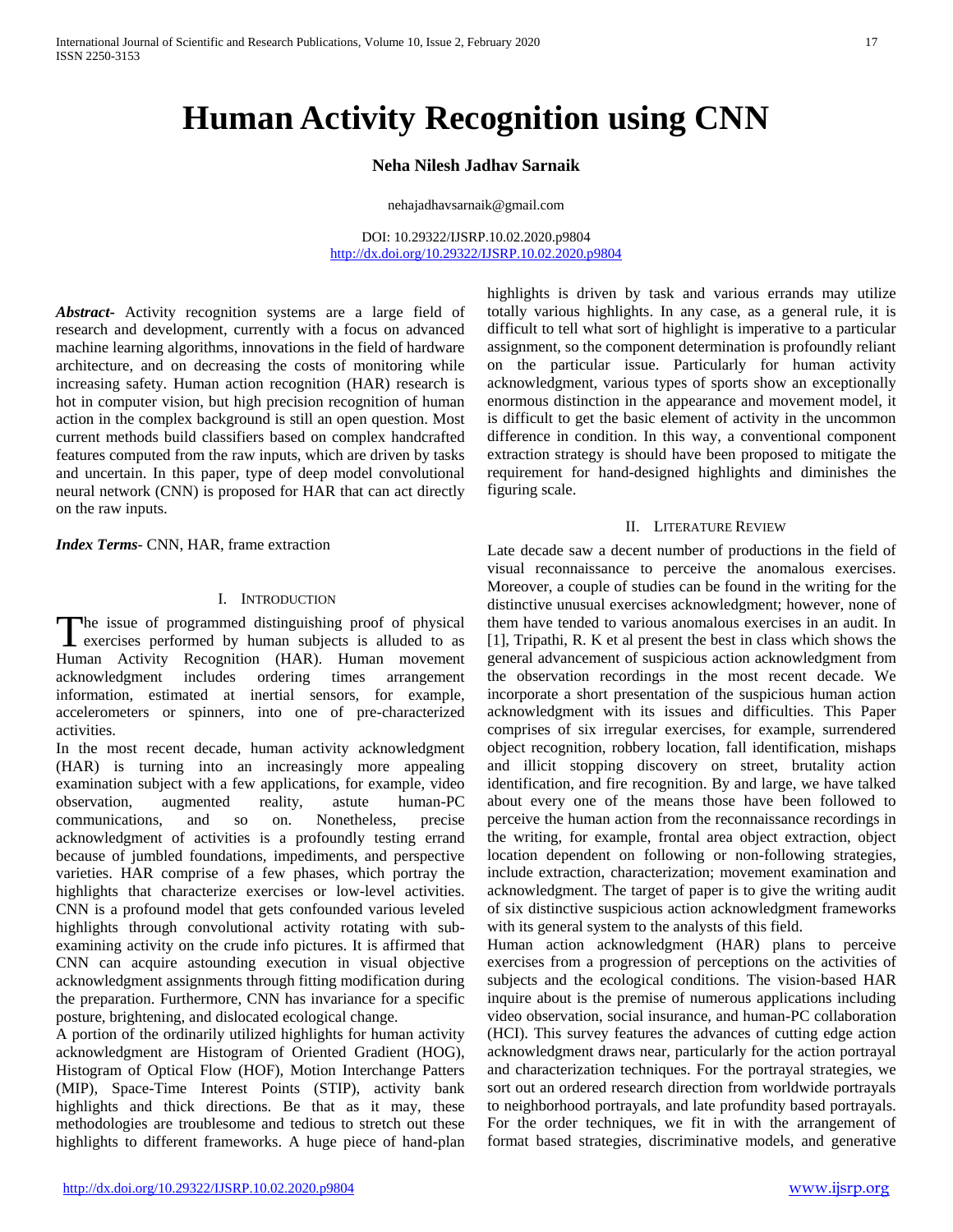models and audit a few predominant strategies. Next, delegate and accessible datasets are presented. Planning to give an outline of those techniques and a helpful method for looking at them, we group existing literary works with a point by point scientific classification including portrayal and order strategies, just as the datasets they utilized. At last, we examine the bearings for future research.

Movement acknowledgment frameworks are an enormous field of innovative work, right now with an emphasis on cutting edge AI calculations, developments in the field of equipment design, and on diminishing the expenses of observing while at the same time expanding wellbeing. Paper [3] focuses on the uses of movement acknowledgment frameworks and reviews their best in class. We classify such applications into dynamic and helped living frameworks for keen homes, human services observing applications, checking and observation frameworks for indoor and outside exercises, and tele-drenching applications. Inside these classifications, the applications are arranged by the philosophy utilized for perceiving human conduct, in particular, in light of visual, non-visual, and multimodal sensor innovation. We give an outline of these applications and talk about the points of interest and confinements of each approach. Furthermore, we represent open informational collections that are intended for the assessment of such acknowledgment frameworks. The article closes with a correlation of the current strategies which, when applied to true situations, permit to figure examine inquiries for future methodologies.

The issue of programmed recognizable proof of physical exercises performed by human subjects is alluded to as Human Activity Recognition (HAR). There exist a few methods to gauge movement attributes during these physical exercises, for example, Inertial Measurement Units (IMUs). IMUs have a foundation position in this specific situation, and are described by utilization adaptability, minimal effort, and decreased protection sway. With the utilization of inertial sensors, it is conceivable to test a few estimates, for example, speeding up and rakish speed of a body, and use them to learn models that are prepared to do accurately arranging exercises to their comparing classes. In paper [4], Bevilacqua, A. et al propose to utilize Convolutional Neural Networks (CNNs) to group human exercises. This model utilized crude information acquired from a lot of inertial sensors.

Human action acknowledgment includes ordering times arrangement information, estimated at inertial sensors, for example, accelerometers or spinners, into one of precharacterized activities. Convolutional neural system (CNN) has built up itself as an incredible strategy for human action acknowledgment, where convolution and pooling tasks are applied along the transient element of sensor signals. In a large portion of existing work, 1D convolution activity is applied to individual univariate time arrangement, while multi-sensors or multi-methodology yield multivariate time arrangement. 2D convolution and pooling tasks are applied to multivariate time arrangement, so as to catch neighborhood reliance along both worldly and spatial spaces for uni-modular information, so it accomplishes superior with less number of parameters contrasted with 1D activity. Anyway, for multi-modular information existing CNNs with 2D activity handle various modalities similarly, which cause impedances between qualities from various modalities. In [5], Ha, S. et al present CNNs (CNNpf and CNN-pff), particularly CNN-pff, for multi-modular information. We utilize both halfway weight sharing and full weight sharing for our CNN models so that methodology explicit attributes just as normal qualities across modalities are found out from multimodular (or multi-sensor) information and are in the end accumulated in upper layers. Analyses on benchmark datasets exhibit the superior of our CNN models, contrasted with condition of expressions of the human experience strategies.

Human action acknowledgment (HAR) is a characterization task for perceiving human developments. Techniques for HAR are of incredible enthusiasm as they have become instruments for estimating events and spans of human activities, which are the premise of shrewd assistive advancements and manual procedures examination. As of late, profound neural systems have been conveyed for HAR with regards to exercises of everyday living utilizing multichannel time-arrangement. These time-arrangement are gained from body-worn gadgets, which are made out of various kinds of sensors. The profound designs process these estimations for discovering fundamental and complex highlights in human corporal developments, and for characterizing them into a lot of human activities. As the gadgets are worn at various pieces of the human body, Fernando Moya Rueda et al [6] proposed a novel profound neural system for HAR. This system handles arrangement estimations from various body-worn gadgets independently. An assessment of the design is performed on three datasets, the Opportunity, Pamap2, and a modern dataset, beating the cutting edge. Furthermore, unique system arrangements will likewise be assessed. We find that applying convolutions per sensor channel and per body-worn gadget improves the abilities of convolutional neural system (CNNs).

Human activity acknowledgment (HAR) investigate is hot in PC vision, however high accuracy acknowledgment of human activity in the intricate foundation is as yet an open inquiry. Most present strategies assemble classifiers dependent on complex carefully assembled highlights figured from the crude information sources, which are driven by undertakings and questionable. In [7], sort of profound model convolutional neural system (CNN) is proposed for HAR that can demonstration straightforwardly on the crude sources of info. What's more, a productive pre-preparing system has been acquainted with decrease the high computational expense of bit preparing to empower improved certifiable applications. The proposed approach has been tried on the KTH database and the accomplished outcomes think about well against cutting edge calculations utilizing hand-structured highlights.

Action grouping is a difficult issue because of enormous sign dimensionality, high intra-and between subject changeability in action designs, nearness of transitional classes indicating blend of examples, and predominance of the invalid class. Administered learning has been the pervasive decision with profound neural systems (DNNs) indicating some encouraging potential. Profound adapting anyway requires an enormous number of named tests which is hard to get, particularly from defenseless more established individuals. In [8], Gerasimos Kalouris Evangelia actualized 3 diverse convolutional neural system models prepared on information from more established individuals, fusing Bayesian enhancement for effective hyper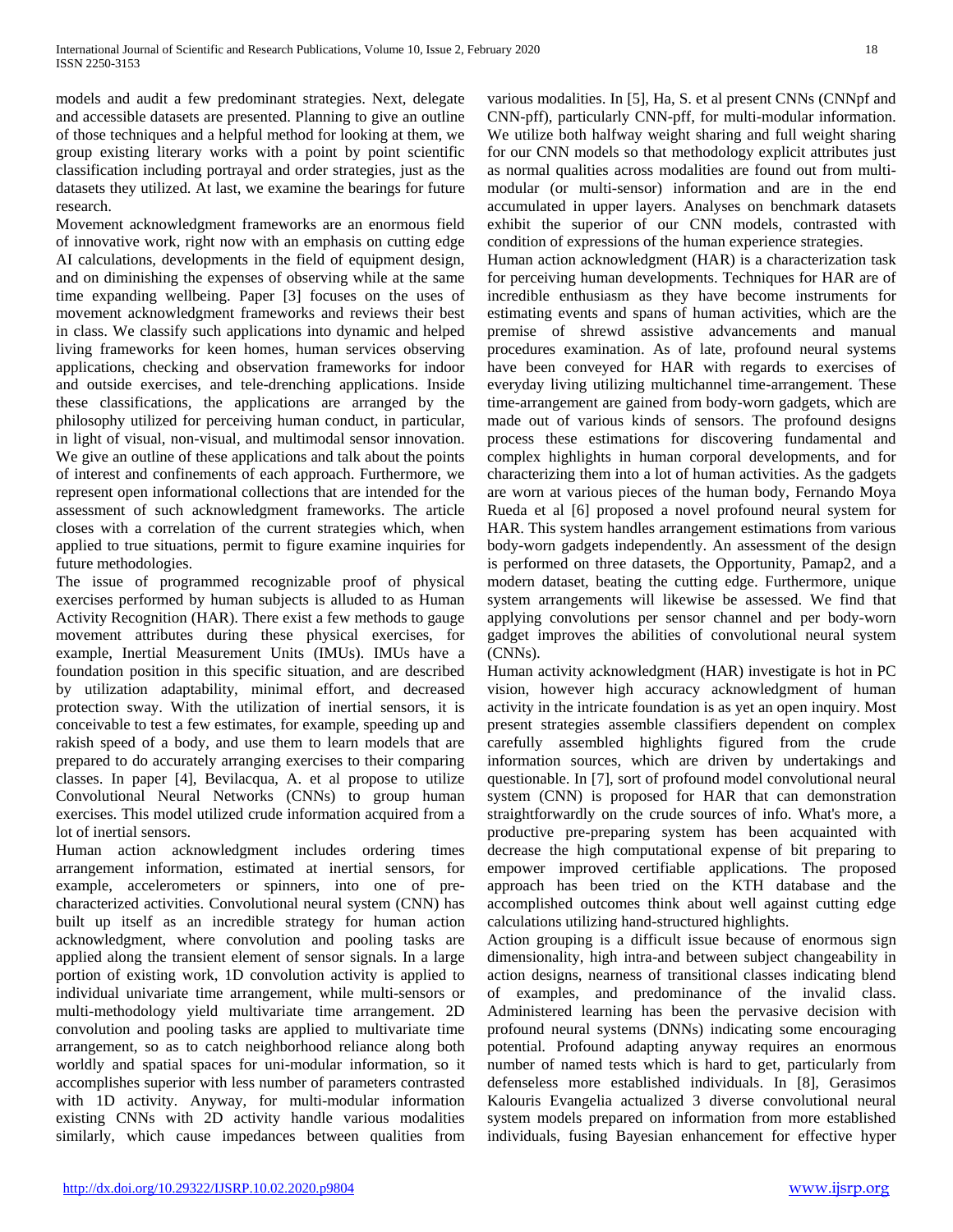parameter tuning. We abuse different enlargement techniques for time-arrangement to cause invariant forecasts and furthermore cross-to use information about physical action of more youthful people so as to improve speculation in our models intended for more established grown-ups.

Ha et al utilize the open datasets, and apply 2-D convolution over a solitary channel portrayal of the dynamic signs. This specific utilization of CNNs for the movement acknowledgment issue is additionally expounded by Ha et al. [9], with a multi-channel convolutional arrange that use both quickening and rakish speed signs to order day by day exercises from an open dataset of upper-appendage developments. The grouping task they perform

### III. PROPOSED SYSTEM

Input video is converted to frames for better assessment. Activity recognition is continuously performed in system. Input image is first pre-processed to denoise it and then activity is recognized using CNN. Pre-processing is a common name for operations with images at the lowest level of abstraction both input and output are intensity images. The aim of pre-processing is an improvement of the image data that suppresses unwanted distortions or enhances some image features important for further processing. Feature extraction is concentrated principally around the measurement of the geometric properties (size and shape) and surface characteristics of regions (color and texture).



Fig block diagram of proposed system

The objective of image classification is to identify and portray, as a unique gray level (or color), the features occurring in an image in terms of the object or type of land cover these features actually represent on the ground. Classification (or recognition) of activity is performed using CNN.

# IV. RESULT

Video of different activities is fed to system, classified result are given in fig 2-7. Human Activities like walking, reading, sleeping, tilting, standing etc. are recognized.

is customized, so the signs accumulated from every member are utilized to prepare singular learning models.

Alsheikh et al. [10] acquaint a first methodology with HAR dependent on profound learning models. They create a spectrogram picture from an inertial sign, so as to encourage genuine pictures to a convolutional neural system. This methodology beats the requirement for reshaping the signs in a reasonable arrangement for a CNN, be that as it may, the spectrogram age step essentially replaces the procedure of highlight remove however the spectrogram generation step simply replaces the process of feature extraction, adding initial overhead to the network training.



Fig 2 walking activity is recognized

Proposed system compares images form dataset (which are fed for training of CNN), as per similarity classified activity into particular group.



Fig 3 tilting activity is recognized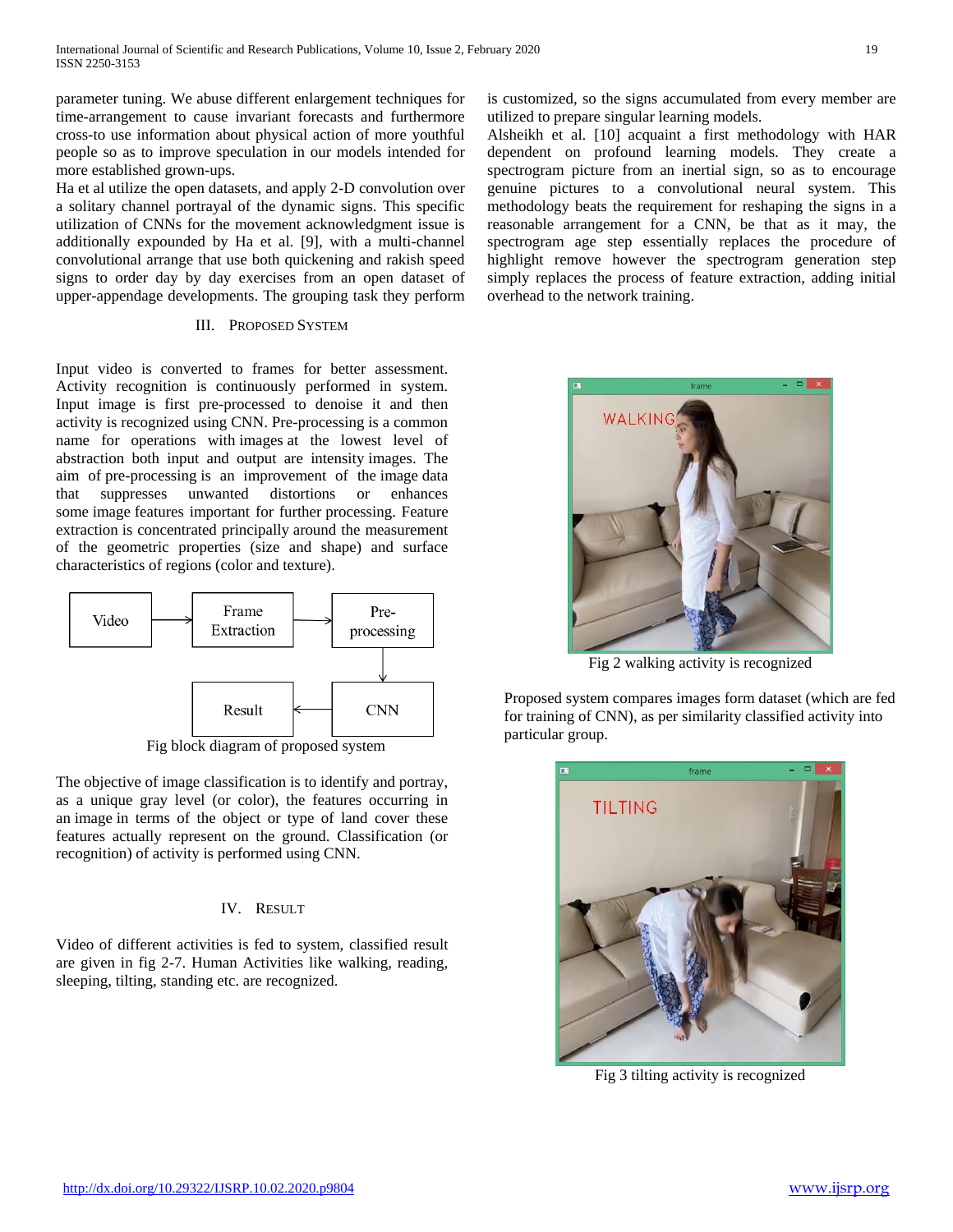International Journal of Scientific and Research Publications, Volume 10, Issue 2, February 2020 20 ISSN 2250-3153



Fig 4 standing activity is recognized



Fig 5 sleeping activity is recognized



Fig 6 sitting activity is recognized



Fig 7 reading activity is recognized

### V. CONCLUSION

Human activity recognition (HAR) aims to recognize activities from a series of observations on the actions of subjects and the environmental conditions. In this paper, we presented a CNN model for the HAR problem. We focused on a set of activities extracted from a common exercise program for fall prevention. Further work on the application of convolutional models to real-world data is recommended. More activities could be included in the workflow, and different aggregations on the activities can be tested. In particular, it is recommended to diversify the population of participants, in order to validate the classification mechanism to wider age groups.

#### **REFERENCES**

- [1] Tripathi, R. K., Jalal, A. S., & Agrawal, S. C. (2017). Suspicious human activity recognition: a review. Artificial Intelligence Review, 50(2), 283–339. doi:10.1007/s10462-017-9545-7
- [2] Shugang Zhang,1 Zhiqiang Wei,1 Jie Nie,2 Lei Huang,1 Shuang Wang,1 and Zhen Li, "A Review on Human Activity Recognition Using Vision-Based Method", Hindawi Journal of Healthcare Engineering Volume 2017
- [3] Suneth Ranasinghe, Fadi Al Machot and Heinrich C Mayr, "A review on applications of activity recognition systems with regard to performance and evaluation", International Journal of Distributed Sensor Networks 2016, Vol. 12(8)
- [4] Bevilacqua, A., MacDonald, K., Rangarej, A., Widjaya, V., Caulfield, B., & Kechadi, T. (2019). Human Activity Recognition with Convolutional Neural Networks. Lecture Notes in Computer Science, 541–552. doi:10.1007/978-3-030-10997-4\_33
- [5] Ha, S., & Choi, S. (2016). Convolutional neural networks for human activity recognition using multiple accelerometer and gyroscope sensors. 2016 International Joint Conference on Neural Networks (IJCNN). doi:10.1109/ijcnn.2016.7727224
- [6] Article Convolutional Neural Networks for Human Activity Recognition Using Body-Worn Sensors Fernando Moya Rueda, René Grzeszick, Gernot A. Fink, Sascha Feldhorst and Michael ten Hompel
- [7] Human Action Recognition based on Convolutional Neural Networks with a Convolutional Auto-Encoder Chi Geng1, a, JianXin Song 5th International Conference on Computer Sciences and Automation Engineering (ICCSAE 2015)
- [8] Improving CNN-based activity recognition by data augmentation and transfer learning Gerasimos Kalouris Evangelia I. Zacharaki VVR